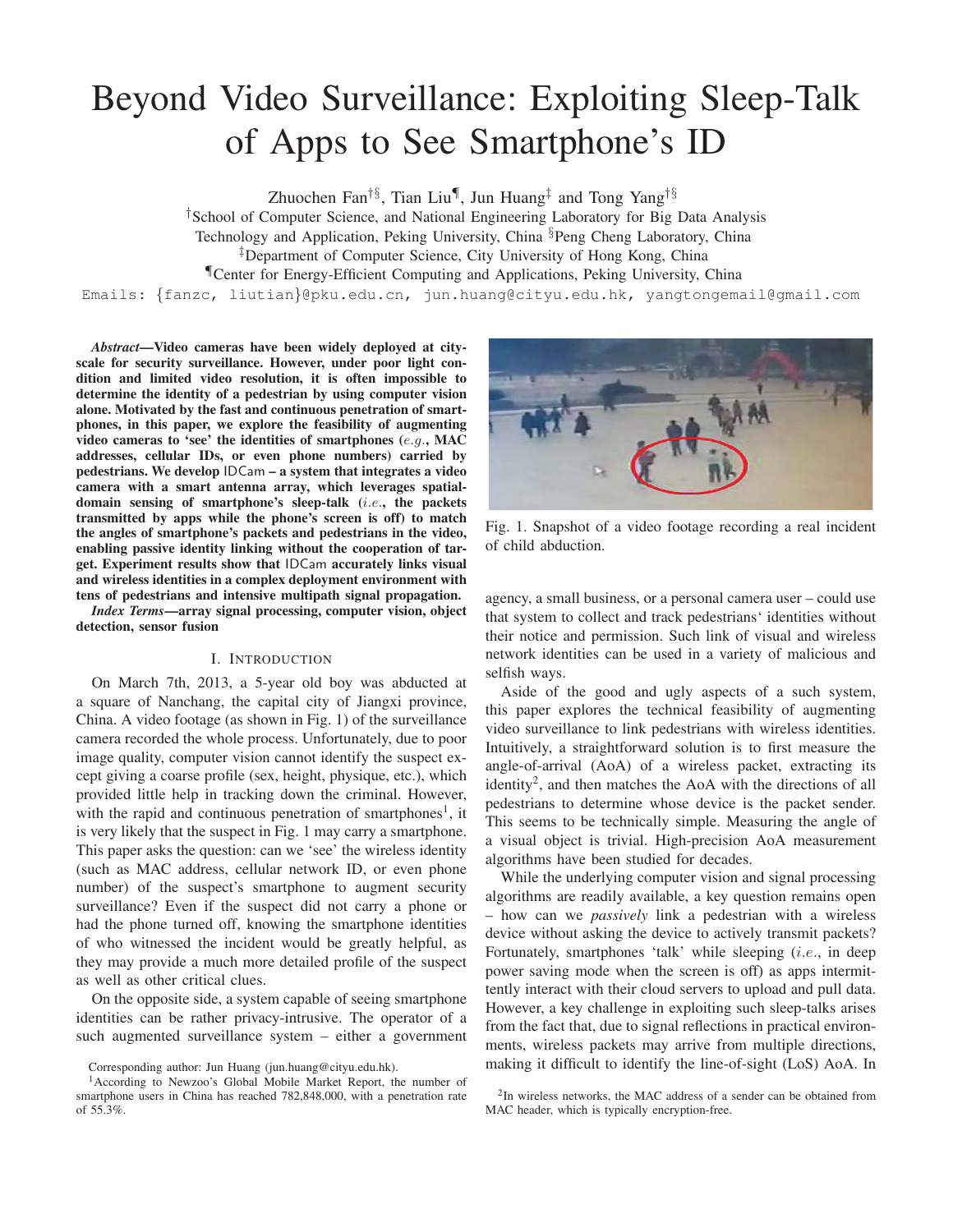

Fig. 2. An overview of IDCam architecture.

particular, in order to precisely measure AoAs and identify the LoS, it typically requires a large number of packets to smooth measurements and suppress noise. While we cannot rely on explicit cooperation from smartphone users (like what previous wireless localization systems do), we ask – do the sleep-talks of smartphone apps sufficiently abundant to support passive identity linking? If not, how do we design a system to tackle this challenge?

In this paper, we characterize smartphone's sleep-talks in terms of talk frequency and the burst length of each talk for two popular apps. We then develop IDCam – a system that fuse a video camera with an antenna array to see smartphone identities. IDCam leverages machine learning to enable accurate identity linking using only a small amount of sleeptalk packets in the presence of intensive multipath and noise. Experiments conducted in a real-world deployment scenario show that IDCam accurately links visual and wireless identities in a complex deployment environment with tens of pedestrians and intensive multipath signal propagation.

## II. SYSTEM OVERVIEW

The architecture of IDCam is shown in Fig. 2. The computer vision module detects pedestrians appeared in the video and then tracks their angle trajectories relative to the camera. The antenna array sniffs sleep-talk packets transmitted by nearby devices and extracts device identities from packet headers  $(i.e.,$ sender MAC addresses). To determine the LoS direction of a smartphone using only a small number of its sleep-talk packets, IDCam applies machine learning to analyze noisy signal AoA, Time-of-Flight (ToF), and received signal strength indicator (RSSI). Finally, the LoS AoA trace of transmitter is compared with pedestrians' angle trajectories to compute a matching score for each pair of pedestrian and transmitter, which characterizes the likelihood of identity link.

#### III. TECHNICAL BACKGROUND

#### *A. Computer Vision-based Pedestrian Tracking*

IDCam employs YOLOv3 [1] trained using the MS COCO dataset [2] for real-time object detection. To obtain angle trajectories, IDCam first transforms the camera coordinate system to the physical coordinate system [3], and then uses Kalman filter [4] to track the angle of detected object relative to the camera. To further improve accuracy, we apply spline interpolation to handle trajectory discontinuities caused by low video quality.

# *B. Signal AoA Measurement*

IDCam sniffs WiFi packets transmitted by pedestrians' smartphones and then measures their AoAs to enable identity linking. Although IDCam targets WiFi, its method is applicable to other wireless technologies, such as 4G/5G/LTE. Specifically, to measure the AoA of received WiFi packets, IDCam employs a uniform linear antenna array and uses a Bartlett beamformer [5] to scan signal power coming from all directions. Compared with other AoA measurement algorithms such as MUSIC [6] and ESPRIT [7] widely used in wireless indoor localization systems, Bartlett [5] is more computationally efficient as it does not require complex matrix computations like eigen-decomposition, thus allowing for real-time AoA analysis for WiFi packets transmitted from the devices of a crowd of pedestrians. Fig. 3 shows the received signal power of one WiFi packet measured using a Bartlett beamformer. We observe five significant power peaks corresponding to the signals coming from five directions, including one LoS path (i.e., LoS AoA) and four reflections. To link identities of wireless device and pedestrians, IDCam must identify the LoS path before performing the match between AoA and the pedestrian's angle trajectory.

Previous studies address this problem by measuring the ToF of signals. For instance, SpotFi [8] measures signal ToF based on the phase shift between two adjacent subcarriers. Specifically, the ToF  $\tau_k$  of the  $k^{th}$  path can be computed as  $2\pi\delta f\tau_k$ , where  $\delta f$  denotes the frequency interval between subcarriers. Alternatively, based on the fact that the LoS path signals experience the least attenuation due to free of obstruction and reflection, one can compare the signal powers of different paths to identify the LoS signal that has the highest power. However, accurately measuring ToF and signal power typically requires the target device to cooperate in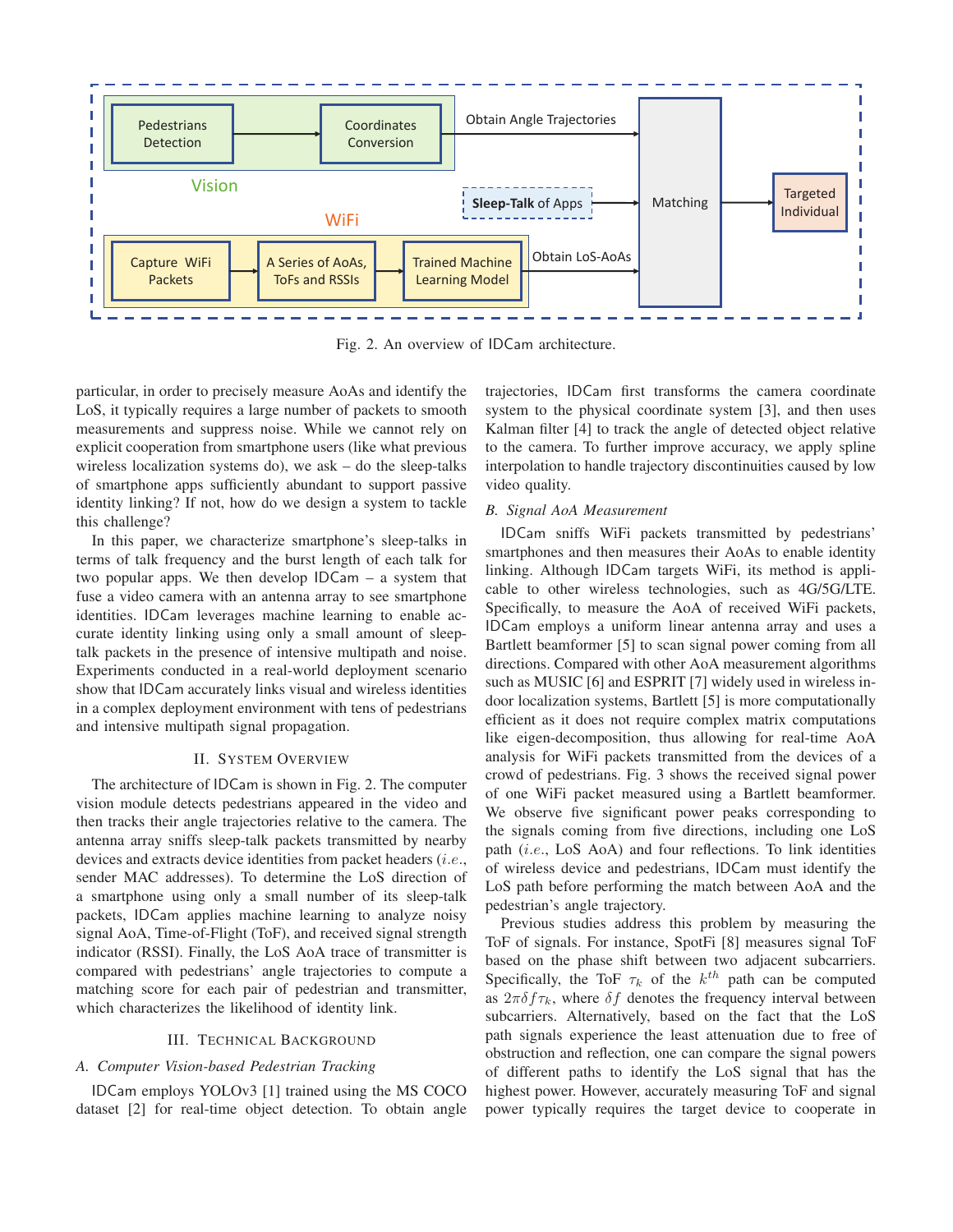

Fig. 3. An example of AoA spectrum measured in a multipath environment.

suppressing noise by sending a large number of packets, which is impractical in passive scenarios. To address this limitation, IDCam applies machine learning on a small volume of sleeptalk traffic to accurately identify the LoS AoA, as detailed in Section V.

# IV. CHARACTERIZING SMARTPHONES' SLEEP-TALKS

Smartphones 'talk' while sleeping (*i.e.*, in deep power saving mode when the screen is off) as apps intermittently interact with their cloud servers to upload and pull data. IDCam exploits smartphones' sleep-talk for passive identity linking. In this section, we present measurement results to characterize sleep-talk traffic of smartphones.

We record traffics of smartphones transmitted during sleep mode using Wireshark [9], and then separate the traffics of different apps based on destination IP addresses. We then measure the response time interval between two bursts of sleep-talk packets, and then count the number of packets in each burst.

Fig. 4 shows measurement results for two popular smartphone apps in the categories of instant messaging and video sharing, anonymously named as APP\_1 and APP\_2, respectively. We observe that both apps transmit sleep-talk packets every tens of seconds in more than 50% and 25% cases. Each burst of sleep-talk contains a couple to tens of packets. Although both apps transmit sleep-talk packets consistently over time, the limited volume of traffic presents a significant challenge for accurately measuring signal AoAs in noisy environments.

## V. DESIGN OF IDCAM

## *A. Identifying LoS AoA*

We propose a machine learning-based method that uses a small number of packets to identify the LoS AoA of the packet transmitter in noisy and multipath-intensive environments. For each received packet, we steer a Bartlett beamformer towards all directions to measure signal powers, and then use a peak detector to extract angles along which signal powers are higher than the noise floor. The extracted angles and the corresponding received powers constitute a multipath AoA spectrum, as

Table I: 5-fold Cross-validation of model performances

|                        | Precision Rate | Recall Rate | F1 Score |
|------------------------|----------------|-------------|----------|
| Fine Tree              | 0.888          | 0.892       | 0.890    |
| Kernal Naive Bayes     | 0.783          | 0.722       | 0.751    |
| Fine Gaussian SVM      | 0.887          | 0.871       | 0.879    |
| Weighted KNN           | 0.903          | 0.904       | 0.903    |
| Bagged Tree            | 0.931          | 0.910       | 0.921    |
| <b>RUSBoosted Tree</b> | 0.780          | 0.950       | 0.857    |
|                        |                |             |          |

shown in Fig. 3. For each path, we further estimate the ToF based on the phase shift between adjacent subcarriers. The obtained AoA, ToF, and signal power are used as features for each path. Intuitively, the LoS path should exhibit the highest signal power, the shortest ToF, and the smallest variance in AoA due to its resilience against reflections from moving objects. Although the measurements of AoA, ToF, and signal powers can be polluted by noise, we intend to leverage the power of machine learning to identify LoS path using only a limited number of noisy measurements.

To achieve this, we train a machine learning model as follows. First, we deploy WiFi transmitters at different locations of the surveillance environment and record the transmitter's angle relative to the antenna array as the groundtruth. We then receive signals from deployed transmitters and process the CSI array to obtain AoA, ToF, and signal powers of each path. Based on the groundtruth of transmitter angle, multipath signal AoAs are labelled as LoS and NLoS before feeding a supervised binary classifier for training. We choose six widely used machine learning algorithms, as listed in Table. I. The collected AoA traces are divided into training and testing sets. A 5-fold cross-validation is then performed to evaluate the performance of selected machine learning algorithms. We compare these algorithms based on three metrics, including precision rate (PR), recall rate (RR), and F1 Score.

The results are reported in Table I. We observe that Bagged Tree [10] achieves the highest F1 score of 0.931 and a good trade-off between PR and RR, which are 0.910 and 0.921, respectively. Fig. 5(a) shows an example of the input and output of Bagged tree. The multipath AoA trace is measured at one location in our deployment site where the transmitter is deployed at 120°. The LoS AoA trace identified by the Bagged Tree is shown in Fig. 5(b), which accurately match the grondtruth.

# *B. Identity Linking*

To link the identities of a wireless transmitter to a pedestrian in the video, we match LoS AoAs and pedestrians' angle trajectories to calculate a matching score for each pedestrian. We divide the sequence of LoS AoAs into M equal-sized time windows. Denote the number of LoS AoAs in the  $k^{th}$ window as  $m_k$  ( $1 \leq k \leq M, k \in \mathbb{Z}^+$ ). Denote the video angle trajectory of a pedestrian as  $\theta$ , and the angle at the time  $t_j$  ( $1 \le j \le T, j \in \mathbb{Z}^+$ ) as  $\phi_j$ . Then, we compute the matching score at  $t_j$  as  $score_j^t = (1 - |\frac{\theta(t_j)}{180} - \frac{\phi_j}{180}|)^3$ . Note that the calculation of  $score_j^t$  can also use Euclidean distance, Cosine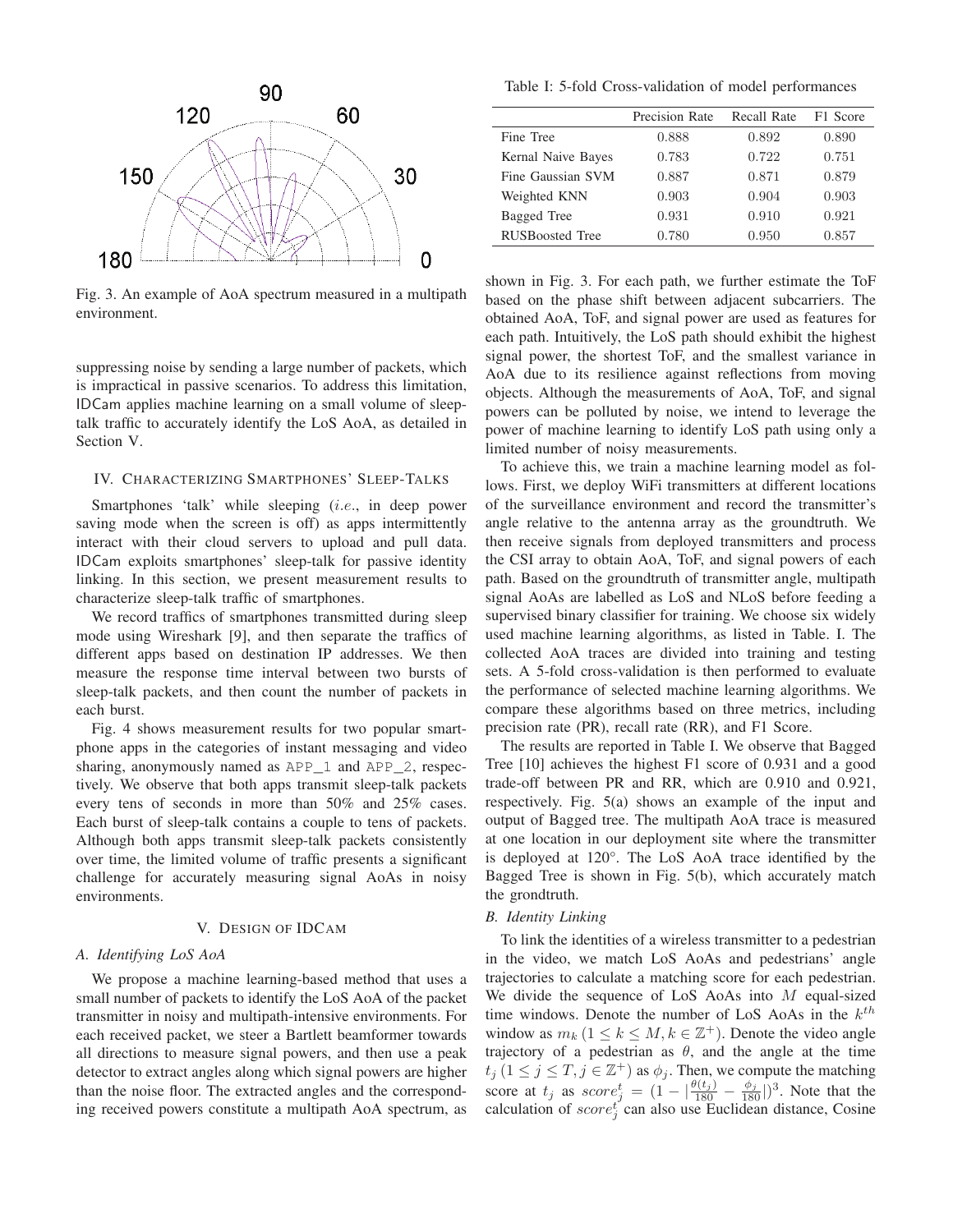

Fig. 4. CDF of the response time interval and the number of packets of  $APP$  1 and  $APP$  2.



Fig. 5. An example of LoS AoA identification using Bagged Tree.

Similarity or their deformation [11], [12], *etc*. The evaluation of different matching score computation methods is left for our future work.

## VI. EVALUATION

In this section, we report the experiment setup and evaluation results of IDCam.

## *A. Experiment Setup*

IDCam is installed on the roof of a five-story building, which allows the camera to monitor a wide area of 2,500  $m<sup>2</sup>$ . The surveillance environment is a busy campus site where typically about 50 to 80 pedestrians appear in the video scene during working hours. IDCam consists of an offthe-shelf video camera and a linear 8-element antenna array composed of 8 software radios. Each software radio has two receive chains, in which one chain is used for calibration and synchronization, while the other is used for sniffing. During evaluation, a target carrying a sleep-mode WiFi smartphone walks around in the surveillance site in working hours. The MAC address of the target device is known, which provides the groundtruth for evaluating IDCam performance.

# *B. Experimental Results*

To evaluate the performance of IDCam, we compare the matching scores of top-2 candidates identified by IDCam. We find that the true target has the highest matching score throughout the experiments. The difference of the target's score and the second highest score reflects IDCam's confidence of identity link.

Fig. 6 and Fig. 7 show the matching results after observing one and two bursts of sleep-talk packets of APP\_1 and APP\_2, respectively. We observe that in both cases the matching score of the true target (the solid red line) is significantly higher than the second highest matching score. Observing two bursts allows IDCam to further improve identification accuracy by about 10%. We note that the performance of IDCam can be further improved if the target's smartphone is installed with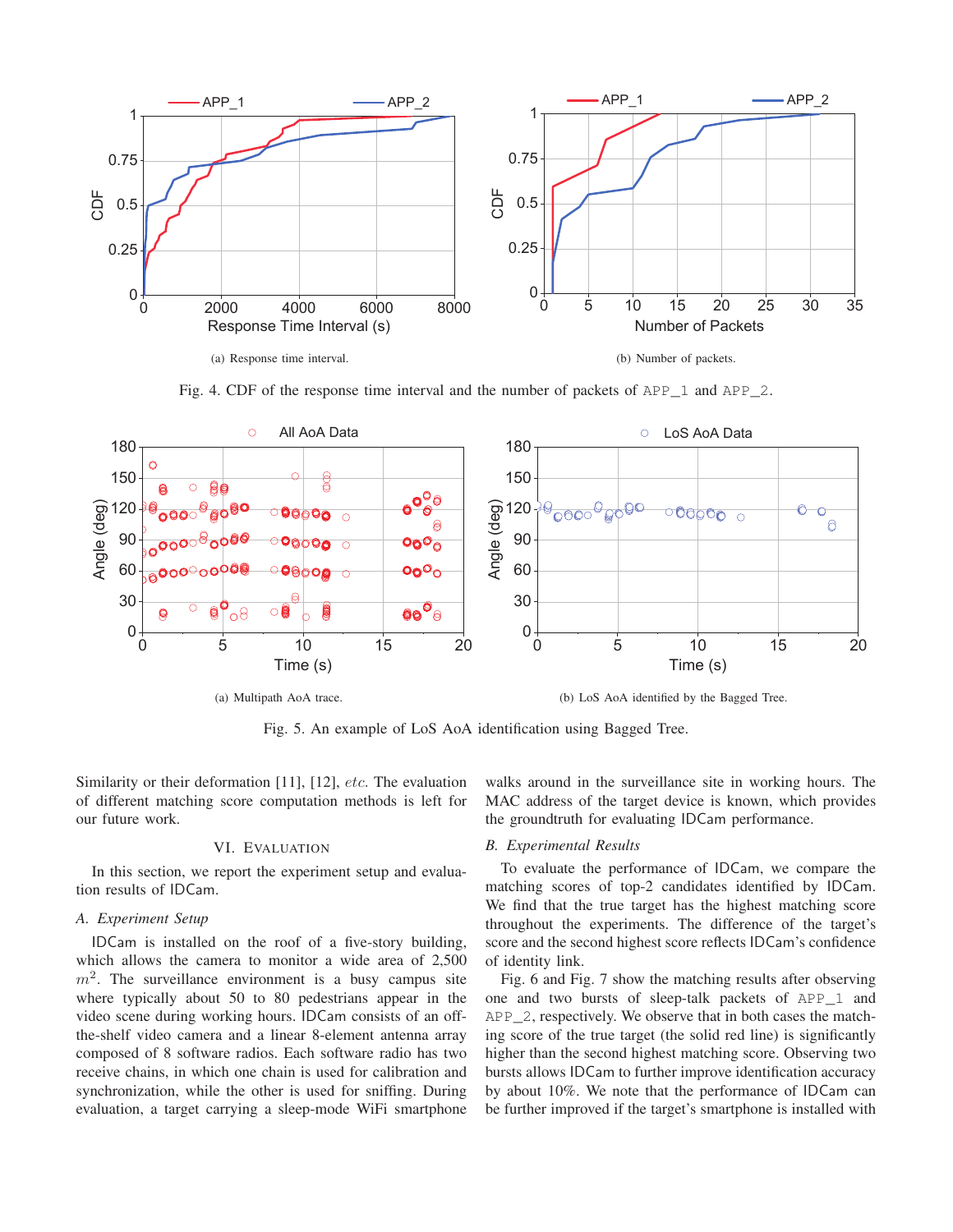

Fig. 6. CDFs of matching score after one-burst of sleep-talk.



Fig. 7. CDFs of mathcing score after two-bursts of sleep-talk.

more apps, which will lead to an increased amount of sleeptalk traffic.

# VII. RELATED WORK

Pure wireless-based human identification systems like WiFi-ID [13], WFID [14], and Wii [15] analyze WiFi CSI to sense human behaviors like walking style, and then apply machine learning for human identification. However, these systems are sensitive to intensive signal reflections and variations in dynamic environments, therefore suffering poor performance in differentiating multiple pedestrians in the same environment.

Previously, the idea of fusing wireless sensing and computer vision to establish an identity link has been studied in only cooperative settings. For example, IdentityLink [16] and RGB-W [17] fuse computer vision and WiFi packet RSSI to associate a wireless device with people appeared in the video. They require the target device to actively transmit a large number of packets in order to suppress the noise in RSSI measurements. Similar to IDCam, EyeFi [18] fuses computer vision with AoA and uses a neural network to improve AoA estimation accuracy. Different from EyeFi that targets cooperative scenarios and bases on SpotFi [8] for AoA estimation, IDCam exploits only the sleep-talk of smartphones, uses a fast Bartlett-based algorithm for real-time AoA analysis of pedestrians' packets, and engineers features accordingly to enable the application of machine learning.

# VIII. CONCLUSION

This paper presents IDCam, a surveillance system that integrates computer vision and WiFi signal sensing for linking visual and wireless identities. Unlike conventional systems that require target wireless devices to cooperate by actively transmitting packets, IDCam exploits the sleep-talk of smartphone apps and therefore is completely passive. Experiment results show that IDCam achieves accurate identity linking in a noisy multipath wireless environment where 50 to 80 pedestrians